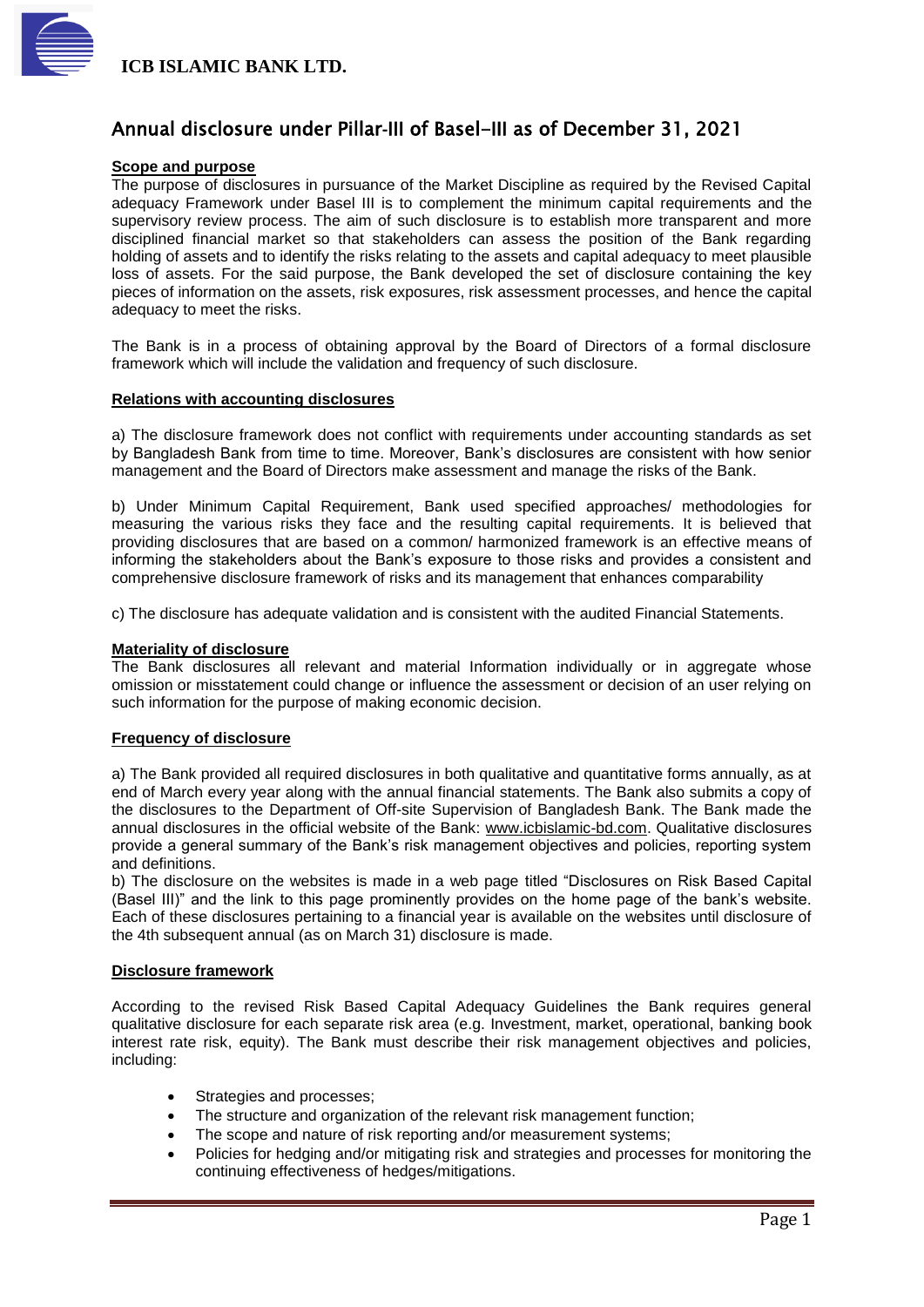

The following components set out in tabular form are the disclosure requirements:

- a) Scope of application
- b) Capital structure
- c) Capital adequacy
- d) Investment Risk<br>e) Equities: disclose
- e) Equities: disclosures for banking book positions<br>f) Interest rate risk in the banking book (IRRBB)
- Interest rate risk in the banking book (IRRBB)
- g) Market risk
- h) Operational risk

| Table as per Disclosure Framework - 1                                                                                                                                                                                                                                                   | Scope of application                                                                                                                                        |  |
|-----------------------------------------------------------------------------------------------------------------------------------------------------------------------------------------------------------------------------------------------------------------------------------------|-------------------------------------------------------------------------------------------------------------------------------------------------------------|--|
| <b>Qualitative Disclosures</b>                                                                                                                                                                                                                                                          |                                                                                                                                                             |  |
| (a) The name of the top corporate entity in the group to which this<br>quidelines applies.                                                                                                                                                                                              | (a) The Bank is incorporated in the Registered Joint<br>Stock Companies of Bangladesh. ICB Financial<br>Holdings AG holds Majority Shares (52.76%).         |  |
| (b) An outline of differences in the basis of consolidation for<br>accounting and regulatory purposes, with a brief description of the<br>entities within the group (a) that are fully consolidated; (b) that are<br>given a deduction treatment; and (c) that are neither consolidated | Presently the Bank neither has any associates or<br>subsidiary; nor is operating under any joint venture.                                                   |  |
| nor deducted (e.g. where the investment is risk-weighted).                                                                                                                                                                                                                              | The Bank is running under the Directive of Bangladesh<br>Bank (DOBB) and transfer of Regulatory Capital                                                     |  |
| (c) Any restrictions, or other major impediments, on transfer of<br>funds or regulatory capital within the group.                                                                                                                                                                       | requires prior approval of Bangladesh Bank. Raising<br>capital by right issue could pose a challenge given the<br>legal restrictions and market challenges. |  |
| <b>Quantitative Disclosures</b>                                                                                                                                                                                                                                                         |                                                                                                                                                             |  |
| (d) The aggregate amount of capital deficiencies in all subsidiaries<br>not included in the consolidation that are deducted and the                                                                                                                                                     | Not Applicable                                                                                                                                              |  |

name(s) of such subsidiaries.

| Table as per Disclosure<br>Framework - 2                                                                                                                                                                                                                                                                                                                                                                                                                           | <b>Capital structure</b>                                                                            |                   |
|--------------------------------------------------------------------------------------------------------------------------------------------------------------------------------------------------------------------------------------------------------------------------------------------------------------------------------------------------------------------------------------------------------------------------------------------------------------------|-----------------------------------------------------------------------------------------------------|-------------------|
|                                                                                                                                                                                                                                                                                                                                                                                                                                                                    | <b>Qualitative Disclosures</b>                                                                      |                   |
| Summary information on the terms<br>As per the guidelines of Bangladesh Bank, Tier-1 capital of ICBIBL consists of<br>and conditions of the main features of<br>Share capital, free reserves, retained earnings.<br>Tier-2 capital consists of general provision against unclassified investment and off<br>all capital instruments, especially in<br>the case of capital instruments<br>balance sheet items.<br>eligible for inclusion in Tier 1 or in<br>Tier 2. |                                                                                                     |                   |
|                                                                                                                                                                                                                                                                                                                                                                                                                                                                    | <b>Quantitative Disclosures</b>                                                                     |                   |
|                                                                                                                                                                                                                                                                                                                                                                                                                                                                    | <b>Particulars</b>                                                                                  | <b>Crore Taka</b> |
| Tier-1 (Core Capital)                                                                                                                                                                                                                                                                                                                                                                                                                                              |                                                                                                     |                   |
| Fully Paid-up Capital/Capital lien with BB                                                                                                                                                                                                                                                                                                                                                                                                                         |                                                                                                     | 664.70            |
| <b>Statutory Reserve</b>                                                                                                                                                                                                                                                                                                                                                                                                                                           |                                                                                                     | 7.88              |
| Non-repayable Share premium account                                                                                                                                                                                                                                                                                                                                                                                                                                |                                                                                                     | 0                 |
| <b>General Reserve</b>                                                                                                                                                                                                                                                                                                                                                                                                                                             |                                                                                                     | 0.11              |
| <b>Retained Earnings</b>                                                                                                                                                                                                                                                                                                                                                                                                                                           |                                                                                                     | (1,923.62)        |
| Minority interest in Subsidiaries                                                                                                                                                                                                                                                                                                                                                                                                                                  |                                                                                                     | 0                 |
| Non-Cumulative irredeemable Preferences shares                                                                                                                                                                                                                                                                                                                                                                                                                     |                                                                                                     | 0                 |
| Dividend Equalization Account                                                                                                                                                                                                                                                                                                                                                                                                                                      |                                                                                                     | 0                 |
| Other (if any item approved by Bangladesh Bank)                                                                                                                                                                                                                                                                                                                                                                                                                    |                                                                                                     | O                 |
| Sub-Total: (1.1 to 1.9)                                                                                                                                                                                                                                                                                                                                                                                                                                            |                                                                                                     | (1,250.93)        |
| <b>Regulatory Adjustment:-</b>                                                                                                                                                                                                                                                                                                                                                                                                                                     |                                                                                                     |                   |
| Shortfall in provisions required against classified assets                                                                                                                                                                                                                                                                                                                                                                                                         |                                                                                                     |                   |
| Shortfall in provisions required against investment in shares                                                                                                                                                                                                                                                                                                                                                                                                      |                                                                                                     |                   |
|                                                                                                                                                                                                                                                                                                                                                                                                                                                                    | Remaining deficit on account of revaluation of investments in securities after netting off from any |                   |
| other surplus on the securities.                                                                                                                                                                                                                                                                                                                                                                                                                                   |                                                                                                     |                   |
| Reciprocal crossholdings of bank capital/subordinated debt                                                                                                                                                                                                                                                                                                                                                                                                         |                                                                                                     |                   |

Deferred Tax Assets (DTA) (11.27)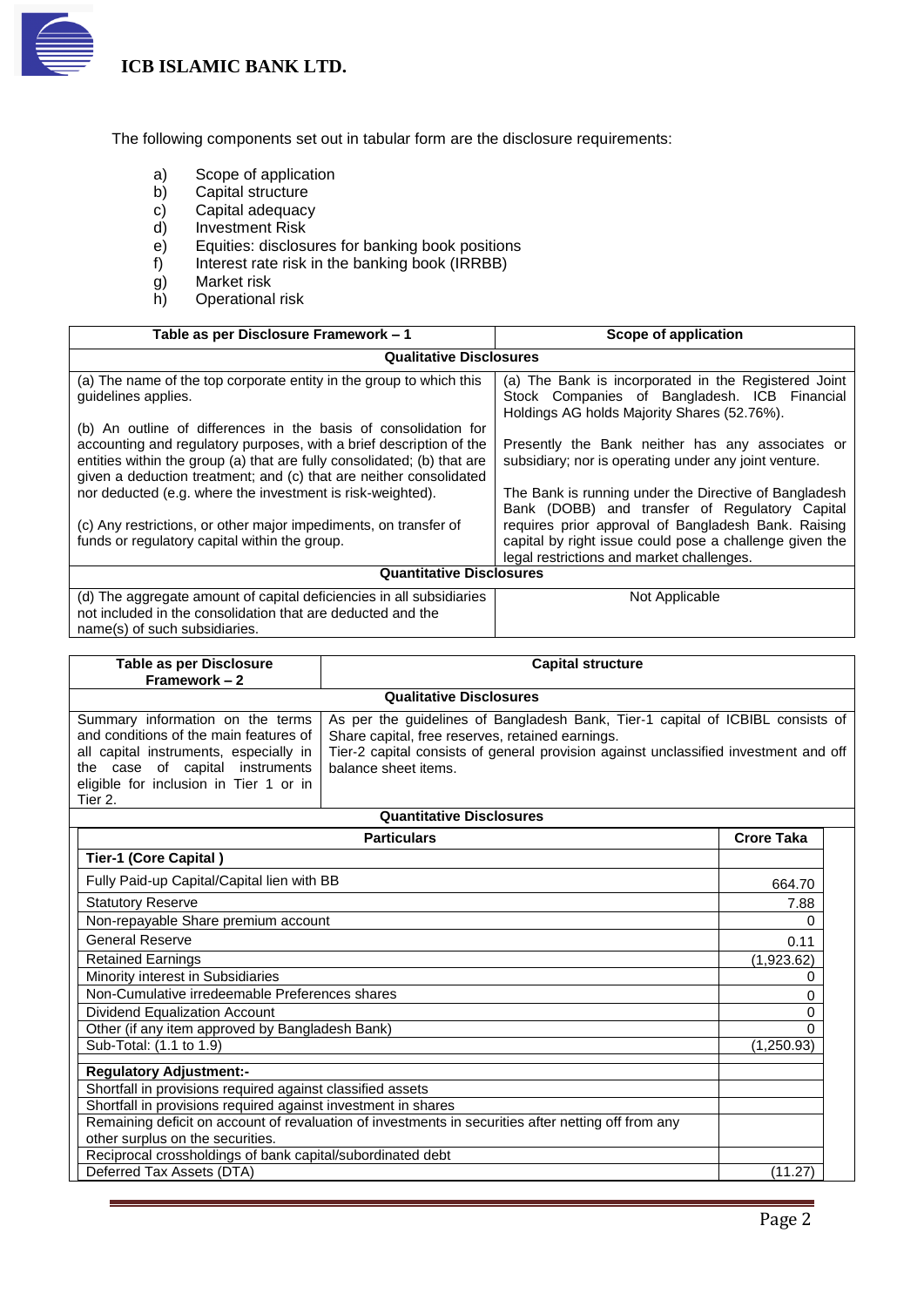

| Goodwill & all other intangible assets                                                       |            |
|----------------------------------------------------------------------------------------------|------------|
| Investments in subsidiaries which are not consolidated                                       |            |
| Other if any                                                                                 |            |
| Sub Total (1.11 to 1.18)                                                                     | (11.27)    |
| Total Eligible Tier-1 Capital (1.10-1.18)                                                    | (1,262.21) |
| <b>Tier-2 (Supplementary Capital)</b>                                                        |            |
| General Provision (Unclassified + SMA + Off Balance Sheet exposure)                          | 1.50       |
| Assets Revaluation Reserves up to 50%                                                        |            |
| Revaluation Reserve for equity instruments up to 10%                                         |            |
| All other preference shares                                                                  |            |
| <b>Regulatory Adjustment:</b>                                                                |            |
| Revaluation Reserve for fixed Assets, Securities & Equity Securities                         |            |
| Other if any                                                                                 |            |
| Sub-Total Tier 2 Capital (2.1 to 2.7)                                                        | 1.50       |
| Deductions if any (being the tier - I Capital less than Zero)                                |            |
| Total Eligible Tier-2 Capital (2.8-2.9)                                                      |            |
| Maximum Limit of Tier 2 Capital(Tier 2 Capital can be maximum up to 4.0% of the total RWA or | 36.70      |
| 88.89% CET1 Whichever is higher)                                                             |            |
| <b>Excess amount over Maximum Limit of T-2</b>                                               | O          |
| <b>Total Admissible Tier-2 Capital</b>                                                       | 1.50       |
| Total Eligible Capital (1+2)                                                                 | (1,260.71) |

**Table as per Disclosure Framework – 3 Capital Adequacy**

**Qualitative Disclosures**

Bangladesh Banking sector has entered into the regime of Basel III implementation in order to have a stabilized financial system in the country. According to the Bangladesh Bank Guidelines latest Minimum Capital Requirement (MCR) has been fixed at 10% of risk weighted assets or BDT 400 Crore whichever is higher. ICBIBL is currently running with capital deficit of BDT (1660.71) Crore as of 31 December 2021.

The Bank has adopted Standardized Approach (SA) for computation of capital charge for credit risk and market risk, and Basic Indicator Approach (BIA) for operational risk. Assessment of capital adequacy is carried out in conjunction with the capital adequacy reporting to the Bangladesh Bank.

ICBIBL is going through a reconstruction phase as per stipulation of "The Oriental Bank (Reconstruction) Scheme 2007", since February 28, 2008, when the Bank came under the ICB Management and the Bank has been exempted for maintaining the Minimum Capital till May 2021 as per latest BRPD circular No.15 dated 03 November 2016.

| <b>Quantitative Disclosures</b><br><b>Taka in Crore</b><br><b>Particulars</b> |             |  |  |  |
|-------------------------------------------------------------------------------|-------------|--|--|--|
| Capital Requirements for Investment Risk                                      | 90.49       |  |  |  |
| Capital Requirements for On- Balance sheet exposure                           | 89.50       |  |  |  |
| Capital Requirements for Off-Balance sheet exposure                           | 0.99        |  |  |  |
| <b>Capital Requirements for Market Risk</b>                                   | 0.43        |  |  |  |
| <b>Capital Requirements for Operational Risk</b>                              | 3.47        |  |  |  |
| <b>Total Capital Requirements</b>                                             | 94.39       |  |  |  |
| Minimum capital requirement (10% of RWA or BDT 400 crore, which is higher)    | 400.00      |  |  |  |
| <b>Total and Tier-1 Capital Ratio:</b>                                        |             |  |  |  |
| <b>Total CRAR</b>                                                             | $-133.57\%$ |  |  |  |
| Tier-1 CRAR                                                                   | $-133.72%$  |  |  |  |
| Tier-2 CRAR                                                                   | 0.16%       |  |  |  |

**Table as per Disclosure Framework – 4 Investment Risk: General Disclosure Qualitative Disclosures** (a) **Definition of Past Due and Impaired Investments:** ICBIBL is following the Bangladesh Bank guidelines and definition of past due and impaired investments for accounting purposes as below:

#### **(1) Past Due/Over Due:**

**(i)** Any **Continuous Investment** if not repaid/renewed within the fixed expiry date for repayment bank will be treated as past due/overdue from the following day of the expiry date.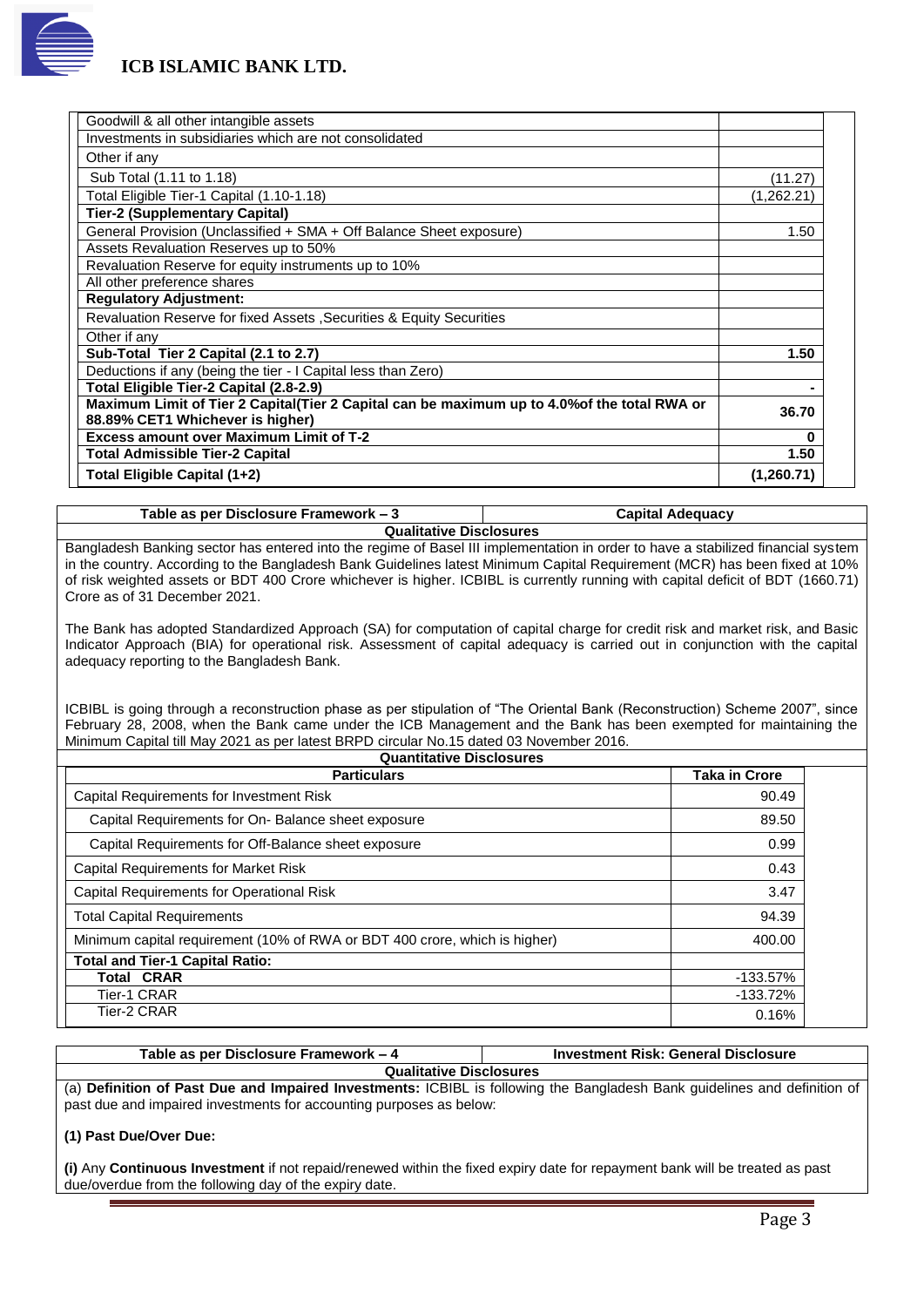

**(ii)** Any **Demand Investment** if not repaid/rescheduled within the fixed expiry date for repayment will be treated as past due/overdue from the following day of the expiry date.

**(iii)** In case of any installment(s) or part of installment(s) of a Fixed Term Investment is not repaid within the fixed expiry date, the amount of unpaid installment(s) will be treated as past due/overdue from the following day of the expiry date.

**(iv)** The **Short-term Agricultural and Micro-Credit** if not repaid within the fixed expiry date for repayment will be considered past due/overdue after six months of the expiry date.

**(2)** All **unclassified Investment** other than Special Mention Account (SMA) will be treated as Standard.

**(3)** A **Continuous Investment**, Demand Investment or a Term Investment which will remain overdue for a period of 02 (two) months or more, will be put into the "Special Mention Account (SMA)". This will help banks to look at accounts with potential problems in a focused manner and it will capture early warning signals for accounts showing first sign of weakness. Investments in the "Special Mention Account (SMA)" will have to be reported to the Credit Information Bureau (CIB) of Bangladesh Bank.

**(4)** Investment except Short-term Agricultural & Micro-Credit in the "Special Mention Account" and "Sub-Standard" will not be treated as defaulted Investment for the purpose of section 27KaKa(3) [read with section 5(GaGa)] of the Banking Companies Act, 1991.

**(5)** Any **continuous Investment** will be classified as: i. 'Sub-standard' if it is past due/overdue for 03 (three) months or beyond but less than 06 (six) months. ii. 'Doubtful' if it is past due/overdue for 09 (Nine) months or beyond but less than 12 (twelve) months iii. 'Bad/Loss' if it is past due/overdue for 12 (twelve) months or beyond.

**(6)** In case of any installment(s) or part of installment(s) of a **Fixed Term Investment** is not repaid within the due date, the amount of unpaid installment(s) will be termed as "past due or overdue installment". In case of Fixed Term Investments: - i. If the amount of past due installment is equal to or more than the amount of installment(s) due within 09 (Nine) months, the entire Investment will be classified as ''Sub-standard''. ii. If the amount of past due installment is equal to or more than the amount of installment(s) due within 15 (Fifteen) months, the entire Investment will be classified as ''Doubtful". iii. If the amount of 'past due installment is equal to or more than the amount of installment(s) due within 18 (Eighteen) months, the entire Investment will be classified as " Bad Loss".

Explanation: If any Fixed Term Investment is repayable on monthly installment basis, the amount of installment(s) due within 06 (six) months to the sum of 06 monthly installments. Similarly, if the Investment is repayable on quarterly installment basis, the amount of installment(s) due with 06 (six) months will be equal to the sum of 2 quarterly installments.

**(7)** The **Short-term Agricultural and Micro-Credit** will be considered irregular if not repaid within the due date as stipulated in the investment agreement. If the said irregular status continues, the credit will be classified as 'Substandard ' after a period of 12 months, as 'Doubtful' after a period of 24 months and as 'Bad/Loss' after a period of 36 months from the stipulated due date as per the Investment agreement.

**Description of approaches followed for specific and general allowances and statistical methods**: ICBIBL is following the general and specific provision requirement as prescribed by Bangladesh Bank time to time.

#### **Investment Risk Management Policies** :

The Bank has put in place a well‐structured Investment Risk Management Policy known as Investment Policy Manual (IPM) approved by the Board in 2008 and subsequently reviewed in 2020 & 2021. The Policy document defines organization structure, role and responsibilities and, the processes whereby the Investment Risks carried by the Bank can be identified, quantified and managed within the framework that the Bank considers consistent with its mandate and risk tolerance.

Besides the IPM, ICBIBL also frames Product Program Guidelines (PPG) as and when necessary to address any regulatory issues or establish control points. Bank also has a system of identifying and monitoring problem accounts at the early stages of their delinquency through implementation of Sales Routine so that timely corrective measures are initiated.

The Bank manages its Investment risk through continuous measuring and monitoring of risks at each obligor (client) and portfolio level. The Bank is following the Bangladesh Bank prescribed Credit Risk Grading modules (CRGM) and has internally developed well-established Investment appraisal/approval processes. The CRGM capture quantitative and qualitative issues relating to management risk, business risk, industry risk, financial risk and project risk. Besides, such ratings consider transaction specific Investment features while assessing the overall rating of a client. ICBIBL is also considering credit ratings of the client assessed by ECAIs while initiating any Investment decision. A well structured Delegation and Sub-delegation of Investment Approval Authority is prevailing at ICBIBL for ensuring goods governance and better control in Investment approval and monitoring

#### **Quantitative Disclosures**

Total gross Investment risk exposures broken down by major types of Investment exposure: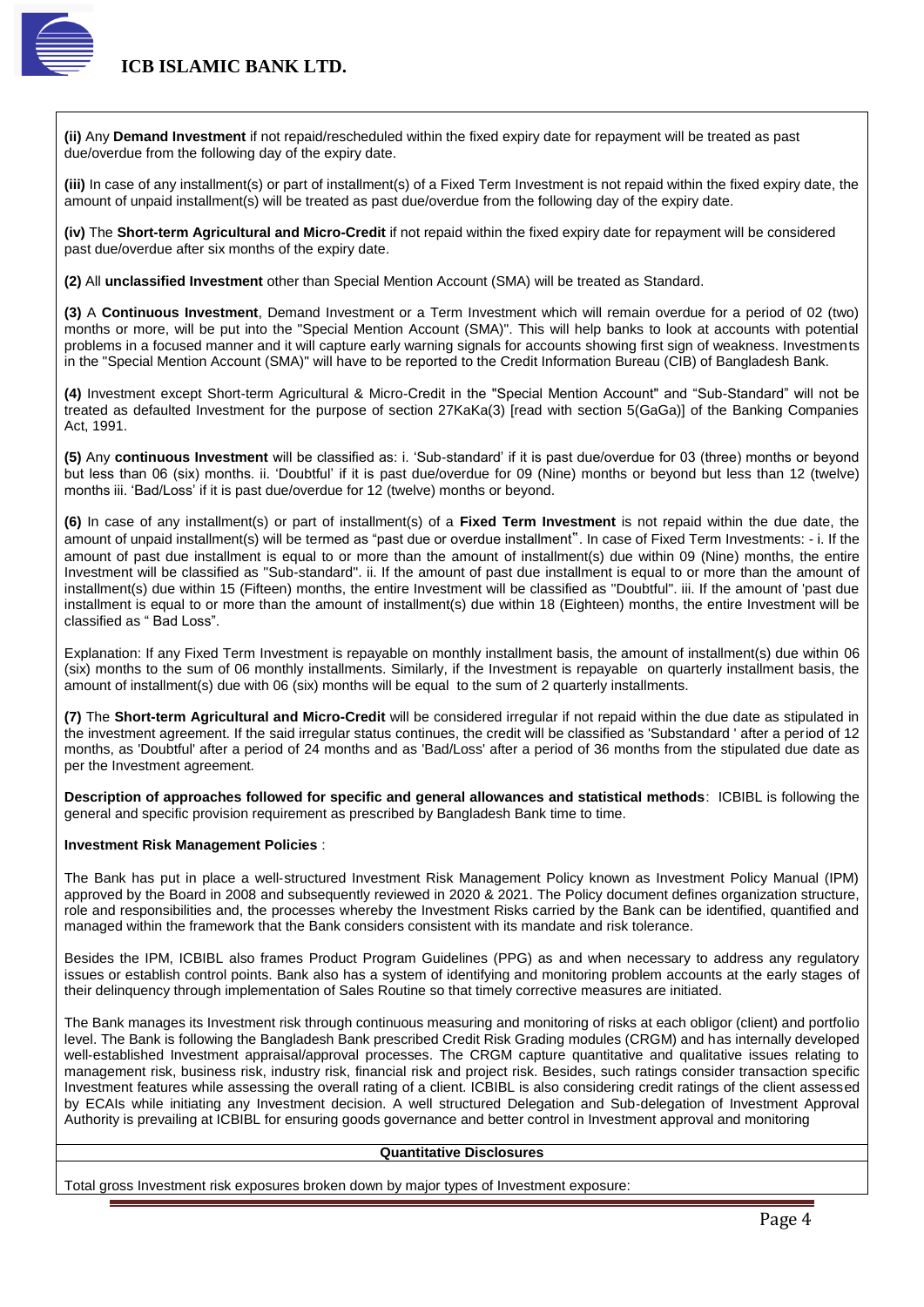

|                    |                                                                                                                                                        |                 |                 | Taka in Crore |
|--------------------|--------------------------------------------------------------------------------------------------------------------------------------------------------|-----------------|-----------------|---------------|
|                    | <b>Exposure type</b>                                                                                                                                   |                 | <b>Exposure</b> | <b>RWA</b>    |
|                    | Claims categorized as retail portfolio & Small Enterprise (excluding SME, Consumer<br>Finance & Staff Loan Up to 1 Crore)                              |                 |                 |               |
| Consumer finance   |                                                                                                                                                        |                 | 6.61            | 6.61          |
|                    | Claims fully secured by residential property                                                                                                           |                 |                 |               |
| past due claim1    | Where specific provisions are less than 20 percent of the outstanding amount of the                                                                    |                 | 138.28          | 207.42        |
| the past due claim | Where specific provisions are no less than 20 percent of the outstanding amount of                                                                     |                 | 167.34          | 167.34        |
| past due claim     | Where specific provisions are more than 50 percent of the outstanding amount of the                                                                    |                 | 356.71          | 167.34        |
|                    | Claims on Corporate (Unrated)                                                                                                                          |                 | 2.86            | 3.58          |
|                    | Claims under Credit Risk Mitigation                                                                                                                    |                 | 7.63            | 0.65          |
|                    | Geographical distribution of exposures, broken down in significant areas by major types of Investment exposure:<br><b>Division-wise Classification</b> | <b>Exposure</b> |                 | Taka in Crore |
|                    | Dhaka                                                                                                                                                  |                 | 711.09          |               |
|                    | Chittagong                                                                                                                                             |                 | 75.55           |               |
|                    | Khulna                                                                                                                                                 |                 | 39.32           |               |
|                    | Rajshahi                                                                                                                                               |                 | 7.06            |               |
|                    | <b>Barishal</b>                                                                                                                                        |                 | 0.50            |               |
|                    | Sylhet                                                                                                                                                 |                 | 9.99            |               |

Industry or counterparty type distribution of exposures, broken down by major types of Investment exposure:

Rangpur<br>Total

|                                        | Taka in Crore |
|----------------------------------------|---------------|
| Investments to customer groups:        |               |
| Export financing                       | 0.31          |
| House building investment              | 50.13         |
| Consumers credit scheme                | 15.76         |
| Small and medium enterprises           | 589.80        |
| Staff investment                       | 0.23          |
| Other Investments                      | 118.35        |
| Sub Total                              | 774.58        |
| Industrial Investments                 |               |
| Agricultural industries                | 0             |
| Textile industries                     | $\Omega$      |
| Food and allied industries             | $\Omega$      |
| Leather, chemical, cosmetics, etc.     | 0             |
| Service Industries                     | 53.89         |
| Transport and communication industries | $\Omega$      |
| Others                                 | 15.04         |
| Sub Total                              | 68.93         |
| <b>Grand Total</b>                     | 843.51        |

Residual contractual maturity breakdown of the whole portfolio, broken down by major types of Investment exposure: Taka in Crore .

| .30<br>Repavable on demand  |  |
|-----------------------------|--|
| With a residual maturity of |  |

843.51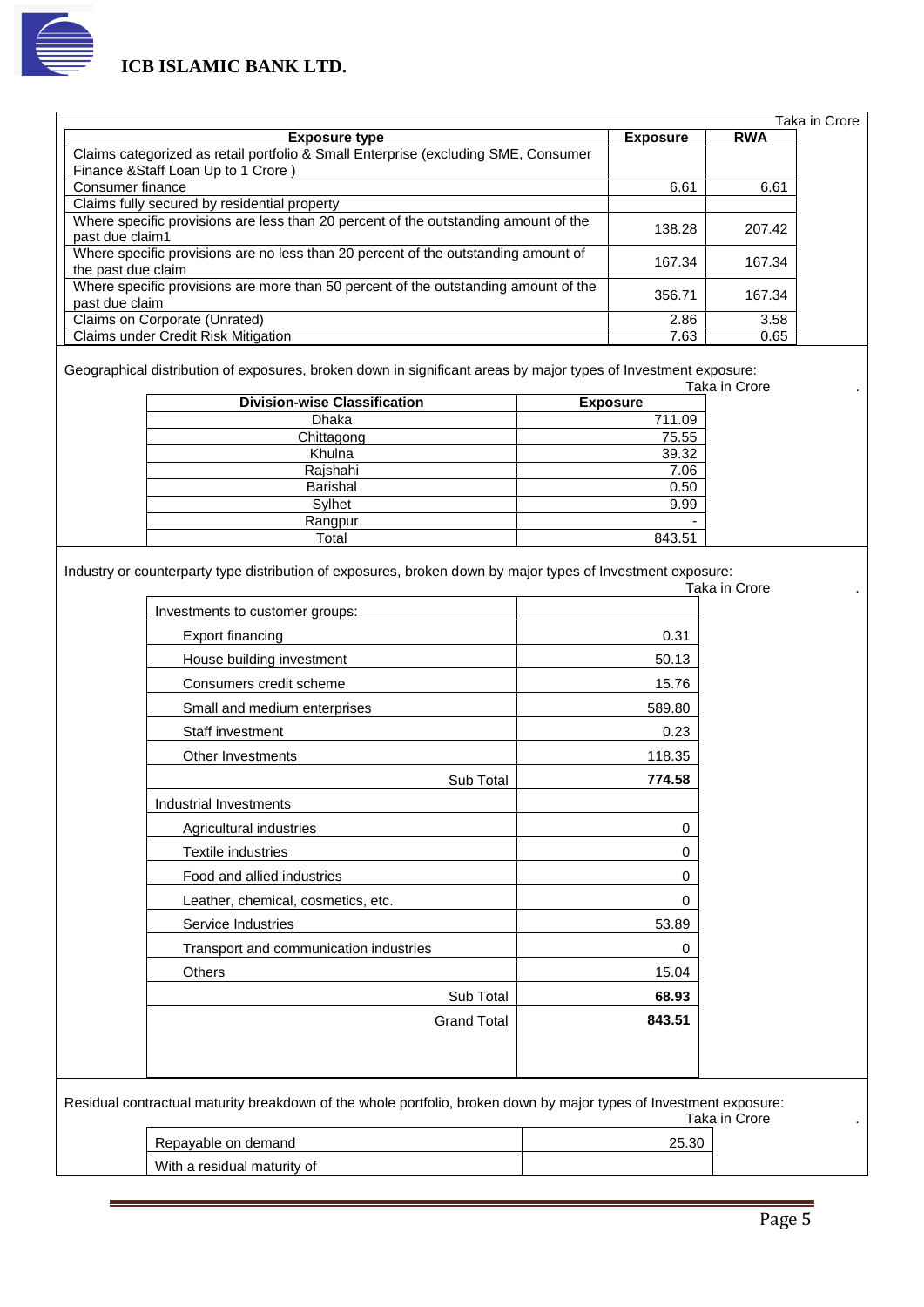

| Total                                  | 843.51 |
|----------------------------------------|--------|
| More than 5 years                      | 101.22 |
| Over 1 year but not more than 5 years  | 421.76 |
| Over 3 months but not more than 1 year | 253.05 |
| Not more than 3 months                 | 42.18  |

By major industry or counterparty type: • Amount of impaired investments and if available, past due investments, provided separately; • Specific and general provisions; and • Charges for specific allowances and charge-offs during the period:

| Major Counterparty               | <b>NPIS</b><br>(Taka in Crore) | Specific<br>Provision | Remarks                                                                                            |
|----------------------------------|--------------------------------|-----------------------|----------------------------------------------------------------------------------------------------|
| Corporate and Individuals        | 681.54                         |                       | Provision<br><b>Full</b><br>has<br>been<br>made<br>-in<br>accordance with the latest Guidelines of |
| Financial institutions & Banks   | -                              | 361.51                | Bangladesh Bank                                                                                    |
| Public Enterprise & Govt. Depts. |                                |                       |                                                                                                    |
|                                  | 681.54                         |                       |                                                                                                    |

| Gross Non Performing Assets (NPAs)                                 | 681.54        |
|--------------------------------------------------------------------|---------------|
| Non Performing Assets (NPAs) to Outstanding Investments & advances | 80.80%        |
| Movement of Non Performing Assets (NPAs)                           | Taka in Crore |
| Opening balance                                                    | 671.27        |
| Additions                                                          | 30.83         |
| Reductions                                                         | (20.56)       |
| Closing balance                                                    | 681.54        |

| Movement of specific provisions for NPAs                           | Taka in Crore |
|--------------------------------------------------------------------|---------------|
| Opening balance                                                    | 365.75        |
| Less: Fully provided debts written off/Waved during the year       | (0.08)        |
| Less: Provision transfer to Special General Provision for COVID-19 | (0.11)        |
| Less: Net charge to profit and loss account (note-36)              | (4.00)        |
| Closing balance                                                    | 361.51        |

| Table as per Disclosure Framework – 5                                                                                                                                                                                                                                                                                                                                                                                                                                                          | <b>Equities: Disclosures for Banking Book</b>                                                                                                                                                                                                                                                                         |
|------------------------------------------------------------------------------------------------------------------------------------------------------------------------------------------------------------------------------------------------------------------------------------------------------------------------------------------------------------------------------------------------------------------------------------------------------------------------------------------------|-----------------------------------------------------------------------------------------------------------------------------------------------------------------------------------------------------------------------------------------------------------------------------------------------------------------------|
|                                                                                                                                                                                                                                                                                                                                                                                                                                                                                                | <b>Positions</b>                                                                                                                                                                                                                                                                                                      |
| <b>Qualitative Disclosures</b>                                                                                                                                                                                                                                                                                                                                                                                                                                                                 |                                                                                                                                                                                                                                                                                                                       |
| Differentiation between holdings on which capital gains are expected<br>and those taken under other objectives including for relationship and<br>strategic reasons; and<br>Discussion of important policies covering the valuation and<br>accounting of equity holdings in the banking book. This includes the<br>accounting techniques and valuation methodologies used, including<br>key assumptions and practices affecting valuation as well as<br>significant changes in these practices. | The Bank is currently not exposed in equity<br>investments. The Bank holds shares of Bangladesh<br>Commerce Bank Limited (BCBL) obtained at the<br>time of reconstruction of BCBL. Besides, it holds<br>shares of Central Depository Bangladesh Limited<br>(CDBL). Both shares are not quoted in the stock<br>market. |

Cost and book value of the investment in shares of the Bank: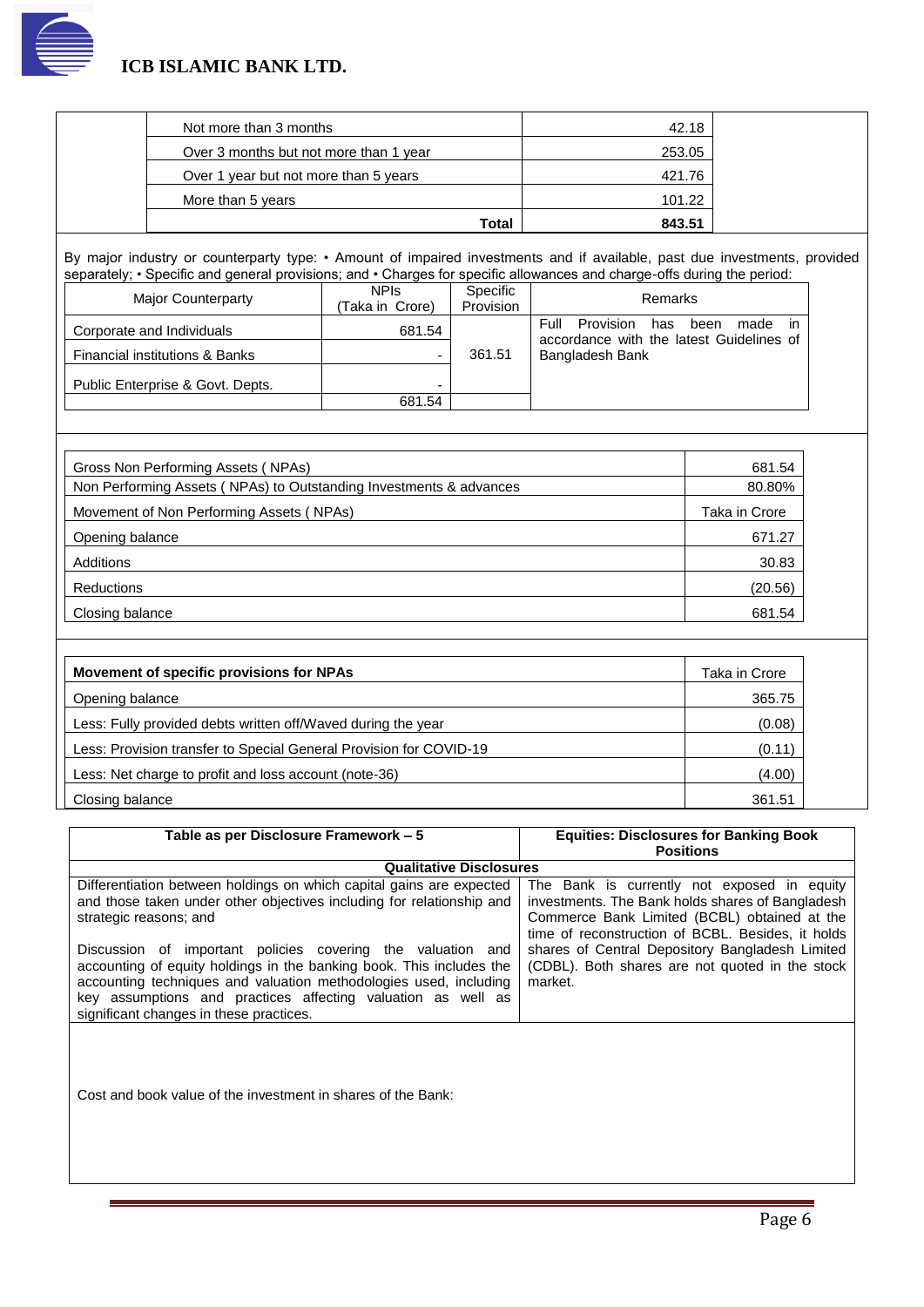

|                                              | Taka in Crore |  |
|----------------------------------------------|---------------|--|
| Name of the Company                          | Amount        |  |
| Bangladesh Commerce Bank Limited (BCBL)      | 0.90          |  |
| Central Depository Bangladesh Limited (CDBL) | 0.16          |  |
| Total                                        | 06.،          |  |

| Table as per Disclosure Framework – 6                                                                                                                                                                                                         | Interest rate risk in the banking book (IRRBB)                                         |  |  |  |
|-----------------------------------------------------------------------------------------------------------------------------------------------------------------------------------------------------------------------------------------------|----------------------------------------------------------------------------------------|--|--|--|
| <b>Qualitative Disclosures</b>                                                                                                                                                                                                                |                                                                                        |  |  |  |
| The general qualitative disclosure requirement including the nature of<br>IRRBB and key assumptions, including assumptions regarding<br>investment prepayments and behaviour of non-maturity deposits, and<br>frequency of IRRBB measurement. | The Bank presently does not have any exposure in<br>interest rate related instruments. |  |  |  |
| <b>Quantitative Disclosures</b>                                                                                                                                                                                                               |                                                                                        |  |  |  |
| The increase (decline) in earnings or economic value (or relevant<br>measure used by management) for upward and downward rate<br>shocks according to management's method for measuring IRRBB,<br>broken down by currency (as relevant).       | Nil                                                                                    |  |  |  |

| Table as per Disclosure Framework – $\lambda$ | <b>Market risk</b> |  |  |
|-----------------------------------------------|--------------------|--|--|
| <b>Qualitative Disclosures</b>                |                    |  |  |

Market Risk is defined as the possibility of loss to a Bank caused by changes in the market variables such as interest rates, foreign currency exchange rates, equity prices and commodity prices. Bank's exposure to market risk arises from investments (interest related instruments and equities) in trading book [HFT categories] and the Foreign Exchange positions. The objective of the market risk management is to minimize the impact of losses on earnings and equity.

The Bank has put in place Board approved Asset Liability Management Policy for effective management of Market Risk in the Bank. In order to assess impact on capital due to adverse movement in trading book, ICBIBL calculated Stress Testing in accordance with the requirements of the Bangladesh Bank Guidelines. The Bank already finalized comprehensive Investment policy. The policies set various risk limits for effective management of Market Risk and ensuring that the operations are in line with Bank's expectation of return to market risk through proper Asset Liability Management. The policies also deal with the reporting framework for effective monitoring of Market Risk.

The ALM Policy specifically deals with liquidity risk management and interest rate risk management framework. As envisaged in the policy, Liquidity Risk is managed through GAP & Duration analysis, based on residual maturity/behavioral pattern of assets and liabilities, on a daily basis based on best available data coverage, as prescribed by the Bangladesh Bank. Liquidity profile of the Bank is evaluated through various liquidity ratios.

The Asset Liability Management Committee (ALCO)/Board monitors adherence of prudential limits fixed by the Bank and determines the strategy in light of market conditions (current and expected) as articulated in the ALM policy. The Mid Office at the Treasury also monitors adherence of prudential limits on a continuous basis.

#### **Qualitative Disclosures**

Capital Allocation for Market Risk is calculated using Standardized Duration Analysis Model as below:

| <b>Particulars</b>                                   | <b>Amount in Tk. Crore</b> |
|------------------------------------------------------|----------------------------|
| Interest rate risk                                   |                            |
| Equity position risk                                 |                            |
| Foreign Exchange risk                                | 0.43                       |
| Commodity risk                                       |                            |
| <b>Total capital requirement against Market Risk</b> | 0.43                       |

| Table as per Disclosure Framework – 8 | <b>Operational risk</b> |  |  |  |
|---------------------------------------|-------------------------|--|--|--|
| <b>Oualitative Disclosures</b>        |                         |  |  |  |

**Qualitative Disclosures**

Operational Risk is the risk of loss resulting from inadequate or failed internal processes, people and systems or from external events. Operational risk includes legal risk but excludes strategic and reputation risks.

Bank already established required policies and procedures for all areas of its operations. Bank strictly follows KYC norms for its customer dealings and other banking operations. The Bank is going to frame Operational Risk Management Policy to be approved by the Board. Supporting policies already been adopted by the bank which deal with management of various areas of operational risk are (a) Operational Manual for General Banking (b) Compliance Risk Management Policy,(c) FX Risk Management Policy (d) Policy Document on Know Your Customers (KYC) and Anti Money Laundering (AML) Procedures (e) IT Business Continuity and Disaster Recovery Policy etc.

The newly established Risk Management Unit and Risk Management Department are working on preparing risk inventory for Bank to introduce Risk Log as well as Risk Register.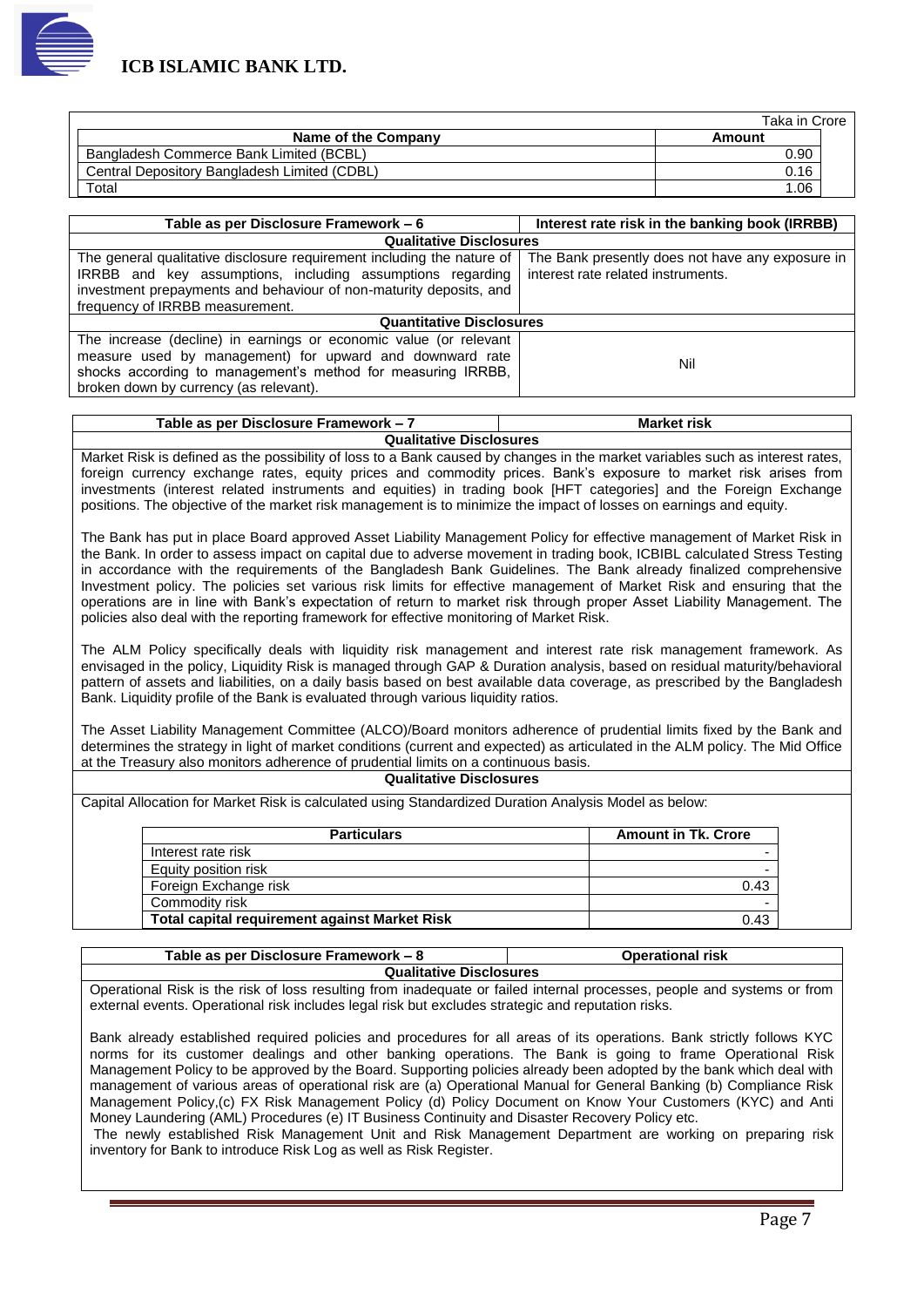

For the current year Bank has adopted Basic Indicator approach to assess the capital under operational risk. In terms of new capital adequacy norms, Banks' operational risk capital charge has been assessed at 15% of positive annual average Gross Income over the previous three years as defined by BB.

| <b>Qualitative Disclosures</b>                               |                                                                |                                |                                                                |  |
|--------------------------------------------------------------|----------------------------------------------------------------|--------------------------------|----------------------------------------------------------------|--|
| Capital Requirement for Operational Risk as of Dec 31, 2021: |                                                                |                                |                                                                |  |
| Year                                                         | Gross Income (GI)<br>(in Tk. Crore)                            | Average (GI)<br>(in Tk. Crore) | Capital Charge @ 15% of Average Gross Income<br>(in Tk. Crore) |  |
| 2019                                                         | 13.38                                                          |                                |                                                                |  |
| 2020                                                         | 38.83                                                          | 23.11                          | 3.47                                                           |  |
| 2021                                                         | 17.12                                                          |                                |                                                                |  |
|                                                              |                                                                |                                |                                                                |  |
|                                                              | Table as per Disclosure Framework - 9<br><b>Liquidity Risk</b> |                                |                                                                |  |

As per Bangladesh Bank BRPD circular No. 18 dated December 21, 2014, Bangladesh Bank has strengthened the liquidity framework by developing two minimum standards for funding liquidity; one is Liquidity Coverage Ratio (LCR) and another is Net Stable Funding Ratio (NSFR).

| Qualitative<br>disclosure | a) | i) Views of BOD on<br>system to reduce Liquidity<br>Risk | Liquidity risk arises when the Bank cannot maintain or generate<br>sufficient funds to meet its payment obligations as they fall due or<br>can only do so at a material loss. This can arise when<br>counterparties who provide funding to the Bank withdraw or do not<br>roll over a line of funding or as a result of a general disruption in<br>financial markets which lead to normal liquid assets becoming<br>illiquid. The main sources of the Bank's funding are capital, core<br>deposits from retail and commercial clients, wholesale deposits and<br>access to borrowed funds from the interbank money market. ICB<br>Islamic Bank manages liquidity risk in accordance with regulatory<br>guidelines internal benchmarks. A Board approved Liquidity Policy<br>to manage liquidity on a day-to-day basis and a Contingency<br>Funding Plan to deal with crisis situations are in place. |
|---------------------------|----|----------------------------------------------------------|------------------------------------------------------------------------------------------------------------------------------------------------------------------------------------------------------------------------------------------------------------------------------------------------------------------------------------------------------------------------------------------------------------------------------------------------------------------------------------------------------------------------------------------------------------------------------------------------------------------------------------------------------------------------------------------------------------------------------------------------------------------------------------------------------------------------------------------------------------------------------------------------------|
|                           |    | Methods<br>ii)<br>used<br>to<br>measure Liquidity risk.  | <b>Measurement Methodology:</b>                                                                                                                                                                                                                                                                                                                                                                                                                                                                                                                                                                                                                                                                                                                                                                                                                                                                      |
|                           |    |                                                          | The equation:<br>Liquidity Coverage Ratio (LCR):-                                                                                                                                                                                                                                                                                                                                                                                                                                                                                                                                                                                                                                                                                                                                                                                                                                                    |
|                           |    |                                                          | Stock of high quality liquid assets                                                                                                                                                                                                                                                                                                                                                                                                                                                                                                                                                                                                                                                                                                                                                                                                                                                                  |
|                           |    |                                                          | Total net cash outflows over the next 30 calendar days                                                                                                                                                                                                                                                                                                                                                                                                                                                                                                                                                                                                                                                                                                                                                                                                                                               |
|                           |    |                                                          | 105.01 crore                                                                                                                                                                                                                                                                                                                                                                                                                                                                                                                                                                                                                                                                                                                                                                                                                                                                                         |
|                           |    |                                                          | 180.88 crore                                                                                                                                                                                                                                                                                                                                                                                                                                                                                                                                                                                                                                                                                                                                                                                                                                                                                         |
|                           |    |                                                          | $LCR = 58.06\%$                                                                                                                                                                                                                                                                                                                                                                                                                                                                                                                                                                                                                                                                                                                                                                                                                                                                                      |
|                           |    |                                                          | <b>Net Stable Funding Ratio(NSFR):</b>                                                                                                                                                                                                                                                                                                                                                                                                                                                                                                                                                                                                                                                                                                                                                                                                                                                               |
|                           |    |                                                          | The equation:                                                                                                                                                                                                                                                                                                                                                                                                                                                                                                                                                                                                                                                                                                                                                                                                                                                                                        |
|                           |    |                                                          | Available amount of stable funding                                                                                                                                                                                                                                                                                                                                                                                                                                                                                                                                                                                                                                                                                                                                                                                                                                                                   |
|                           |    |                                                          | Required amount of stable funding                                                                                                                                                                                                                                                                                                                                                                                                                                                                                                                                                                                                                                                                                                                                                                                                                                                                    |
|                           |    |                                                          | 1681.92 crore<br>$NSFR =$ -----------------                                                                                                                                                                                                                                                                                                                                                                                                                                                                                                                                                                                                                                                                                                                                                                                                                                                          |
|                           |    |                                                          | 1130.55 crore                                                                                                                                                                                                                                                                                                                                                                                                                                                                                                                                                                                                                                                                                                                                                                                                                                                                                        |
|                           |    |                                                          | $NSFR = 148.77%$<br>Treasury Division manages the liquidity risk and ALCO monitors the                                                                                                                                                                                                                                                                                                                                                                                                                                                                                                                                                                                                                                                                                                                                                                                                               |
|                           |    | Liquidity<br><b>Risk</b><br>iii)<br>Management system.   | activities of Treasury Division in managing such risk.                                                                                                                                                                                                                                                                                                                                                                                                                                                                                                                                                                                                                                                                                                                                                                                                                                               |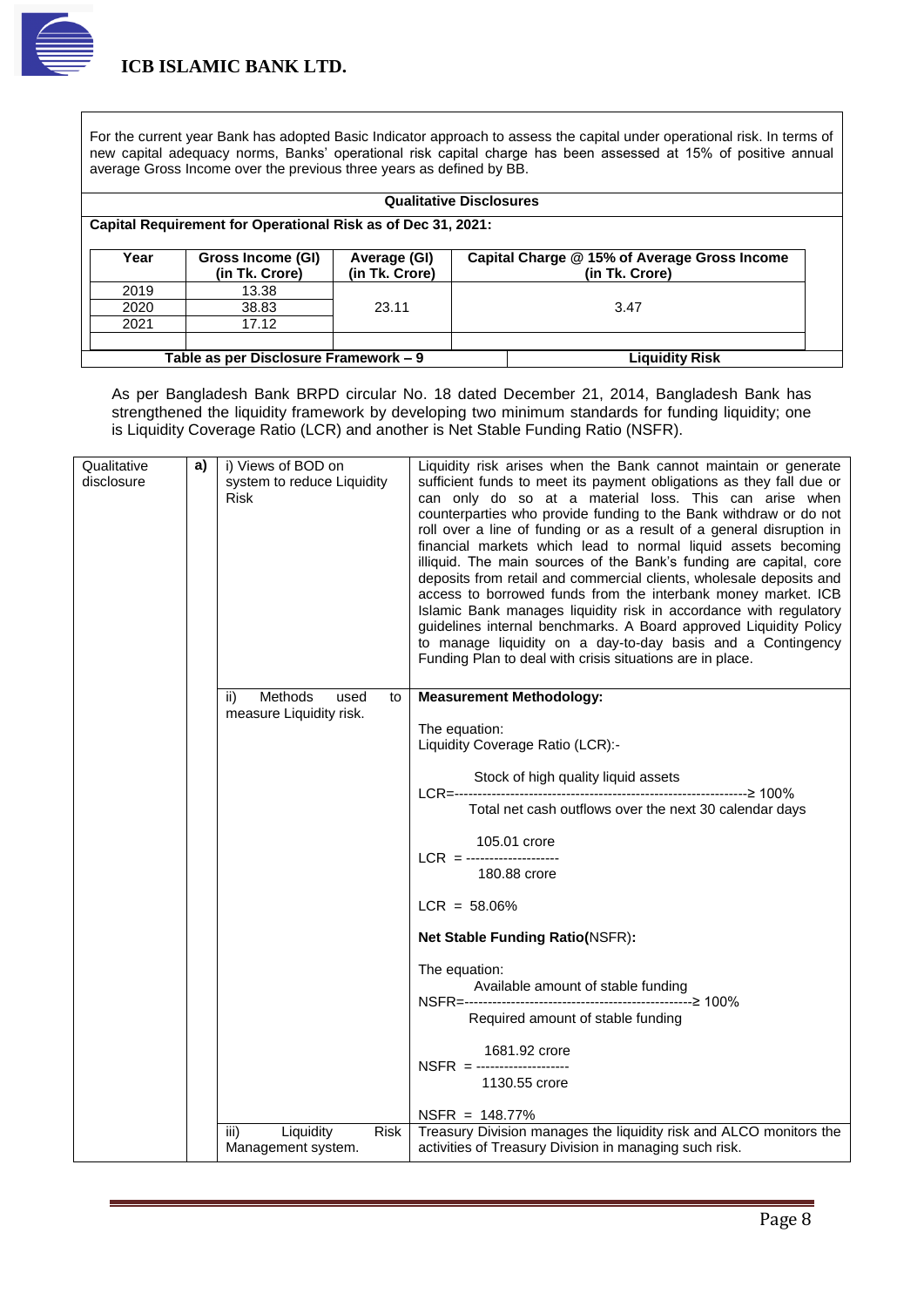

| iv) Policies and processes     | To mitigate the several liquidity risks, the Bank formed Asset         |
|--------------------------------|------------------------------------------------------------------------|
| for mitigating liquidity risk. | Liability Management Committee (ALCO) who monitors the                 |
|                                | Treasury Division's activities to minimize the liquidity risk. ALCO is |
|                                | primarily responsible for establishing the liquidity risk management   |
|                                | and asset liability management of the Bank, procedures thereof,        |
|                                | implementing core risk management framework issued by the              |
|                                | regulator, best risk management practices followed by globally and     |
|                                | ensuring that internal parameters, procedures, practices / polices     |
|                                | and risk management prudential limits are adhere to.                   |

**BDT in Crore**

| b) |                                                        | Solo          |
|----|--------------------------------------------------------|---------------|
|    | Liquidity Coverage Ratio                               | 58.06%        |
|    | Net Stable Funding Ratio (NSFR)                        | 148.77%       |
|    | Stock of High quality liquid assets                    | 105.01 crore  |
|    | Total net cash outflows over the next 30 calendar days | 180.88 crore  |
|    | Available amount of stable funding                     | 1681.92 crore |
|    | Required amount of stable funding                      | 1130.55 crore |
|    |                                                        |               |

**Table as per Disclosure Framework – 10 Leverage Ratio**

As per Bangladesh Bank BRPD circular No. 18 dated December 21, 2014, leverage ratio has been introduced.

| Qualitative<br>disclosure | a) | i) Views of BOD on<br>system to reduce excessive<br>leverage | In order to avoid building-up excessive on- and off-balance sheet<br>leverage in the banking system, a simple, transparent, non-risk<br>based leverage ratio has been introduced. The leverage ratio is<br>calibrated to act as a credible supplementary measure to the risk<br>based capital requirements. The leverage ratio is intended to<br>achieve the following objectives:<br>a) constrain the build-up of leverage in the banking sector<br>which can damage the broader financial system and the<br>economy; and<br>introduce additional safeguards against model risk and<br>b)<br>measurement error by supplementing the risk-based<br>measure with a simple, transparent, independent measure<br>of risk. |
|---------------------------|----|--------------------------------------------------------------|------------------------------------------------------------------------------------------------------------------------------------------------------------------------------------------------------------------------------------------------------------------------------------------------------------------------------------------------------------------------------------------------------------------------------------------------------------------------------------------------------------------------------------------------------------------------------------------------------------------------------------------------------------------------------------------------------------------------|
|                           |    | ii) Policies and processes<br>for mitigating market risk.    | To mitigate excessive on and off-balance sheet leverage, the Bank<br>formed Basel Unit who monitors the implementing status of Basel -<br>III within the Bank as per the guidelines on risk based capital<br>adequacy issued by Bangladesh Bank.                                                                                                                                                                                                                                                                                                                                                                                                                                                                       |
|                           |    | iii) Approach for calculating<br>leverage ratio              | A minimum Tier 1 leverage ratio of 3% is being prescribed both at<br>solo and consolidated level.                                                                                                                                                                                                                                                                                                                                                                                                                                                                                                                                                                                                                      |
|                           |    |                                                              | The banks will maintain leverage ratio on quarterly basis. The<br>calculation at the end of each calendar quarter will be submitted to<br>BB showing the average of the month end leverage ratios based on<br>the following definition of capital and total exposure.                                                                                                                                                                                                                                                                                                                                                                                                                                                  |
|                           |    |                                                              |                                                                                                                                                                                                                                                                                                                                                                                                                                                                                                                                                                                                                                                                                                                        |
|                           |    |                                                              | Total Exposure (after related deductions)                                                                                                                                                                                                                                                                                                                                                                                                                                                                                                                                                                                                                                                                              |
|                           |    |                                                              | (1262.21) Crore<br>Leverage Ratio = --------------<br>773.26 Crore                                                                                                                                                                                                                                                                                                                                                                                                                                                                                                                                                                                                                                                     |
|                           |    |                                                              | Leverage Ratio = $(-163.23)\%$                                                                                                                                                                                                                                                                                                                                                                                                                                                                                                                                                                                                                                                                                         |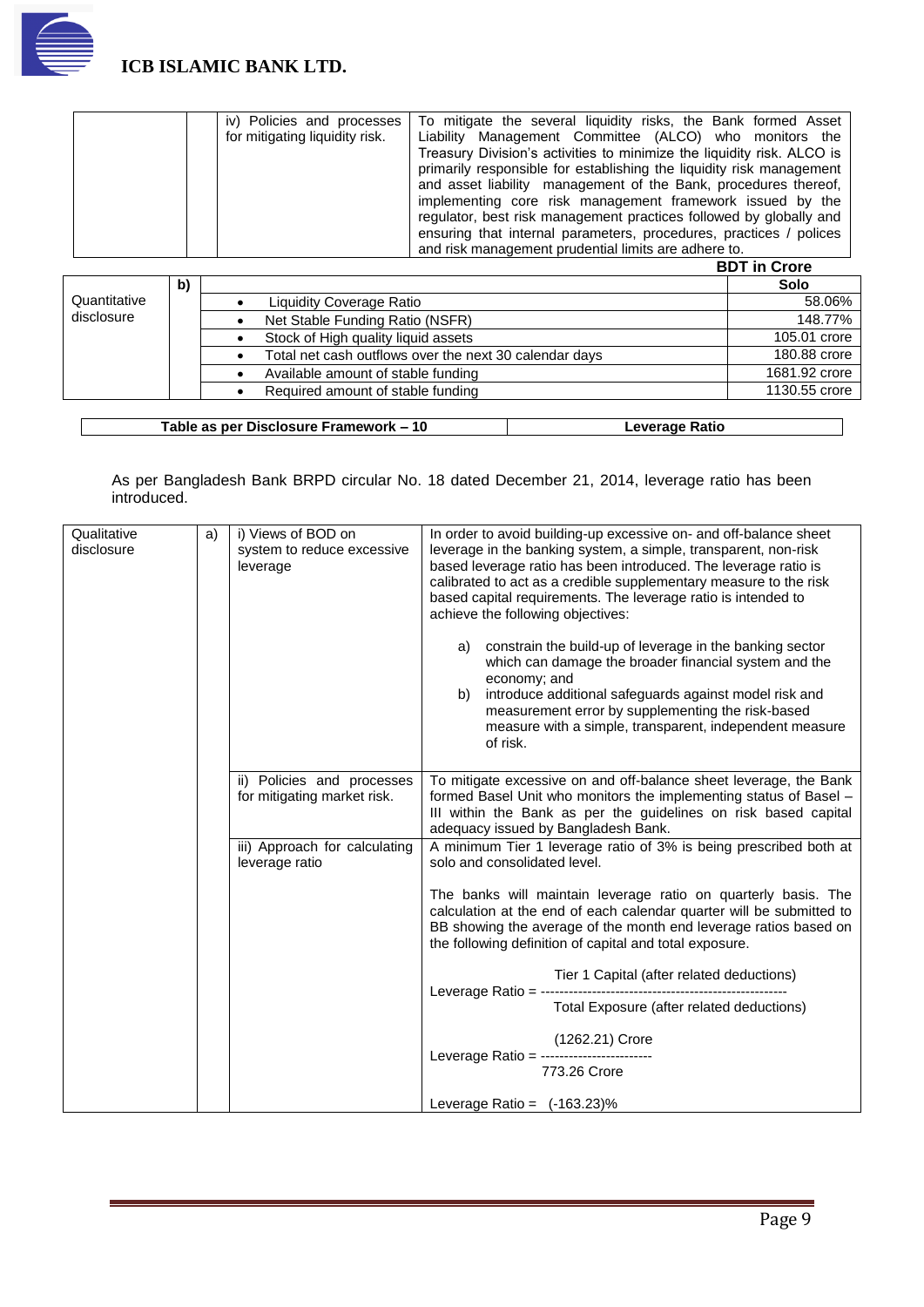

|                            |    |                                                                                                                                              | <b>BDT</b> in Crore |
|----------------------------|----|----------------------------------------------------------------------------------------------------------------------------------------------|---------------------|
|                            | b) |                                                                                                                                              | Solo                |
| Quantitative<br>disclosure |    | Leverage Ratio                                                                                                                               | -163.23%            |
|                            |    | On balance sheet exposure (Less total deduction from On and Off-<br>balance sheet exposure / Regulatory Adjustments made to Tier -I Capital) | 776.58 Crore        |
|                            |    | Off balance sheet exposure                                                                                                                   | 7.95 Crore          |
|                            |    | Total exposure                                                                                                                               | 773.26 Crore        |
|                            |    |                                                                                                                                              |                     |

**Table as per Disclosure Framework – 11 Remuneration**

The disclosure requirements on Remuneration allow market participants to assess the quality of the bank's compensation practices.

| Qualitative<br>disclosure | a) | i.<br>ii. | Information relating to the<br>bodies<br>that<br>oversee<br>remuneration<br>Information relating to the<br>design and structure of<br>remuneration processes | The Management Committee (MANCOM) of the Bank<br>oversees the remuneration on as and when required basis.<br>No external consultant's has been appointed to do the<br>exercise.<br>ICB Islamic Bank Limited has a flexible compensation and<br>benefits system that helps to ensure best recruitment of<br>employees as per their performance. Salaries and<br>increments approved by the competent authority. |
|---------------------------|----|-----------|--------------------------------------------------------------------------------------------------------------------------------------------------------------|----------------------------------------------------------------------------------------------------------------------------------------------------------------------------------------------------------------------------------------------------------------------------------------------------------------------------------------------------------------------------------------------------------------|
|                           |    | iii.      | Description of the ways in<br>which current and future<br>risks are taken into account<br>the<br>remuneration<br>in.<br>processes.                           | The Salaries and increments are regularly reviewed<br>through market and peer group study so that the employee<br>retention risk is lower.                                                                                                                                                                                                                                                                     |
|                           |    | iv.       | Description of the ways<br>in which the Bank seeks<br>to link performance during<br>performance<br>a<br>measurement period with<br>levels of remuneration.   | All permanent employees of ICB Islamic Bank Ltd. undergo<br>half-yearly and annual performance appraisal process to<br>link performance during the period.                                                                                                                                                                                                                                                     |
|                           |    | v.        | Description of the ways in<br>which the bank seek to<br>adjust remuneration to take<br>account<br>of<br>longer-term<br>performance.                          | Through promotion longer-term performance of the Bank<br>seeks to adjust.                                                                                                                                                                                                                                                                                                                                      |
|                           |    | vi.       | Description of the different<br>of<br>variable<br>forms<br>remuneration that the bank<br>utilizes and the rationale for<br>using these different forms       | There are no other forms but cash form of variable<br>remuneration is utilized by the Bank.                                                                                                                                                                                                                                                                                                                    |